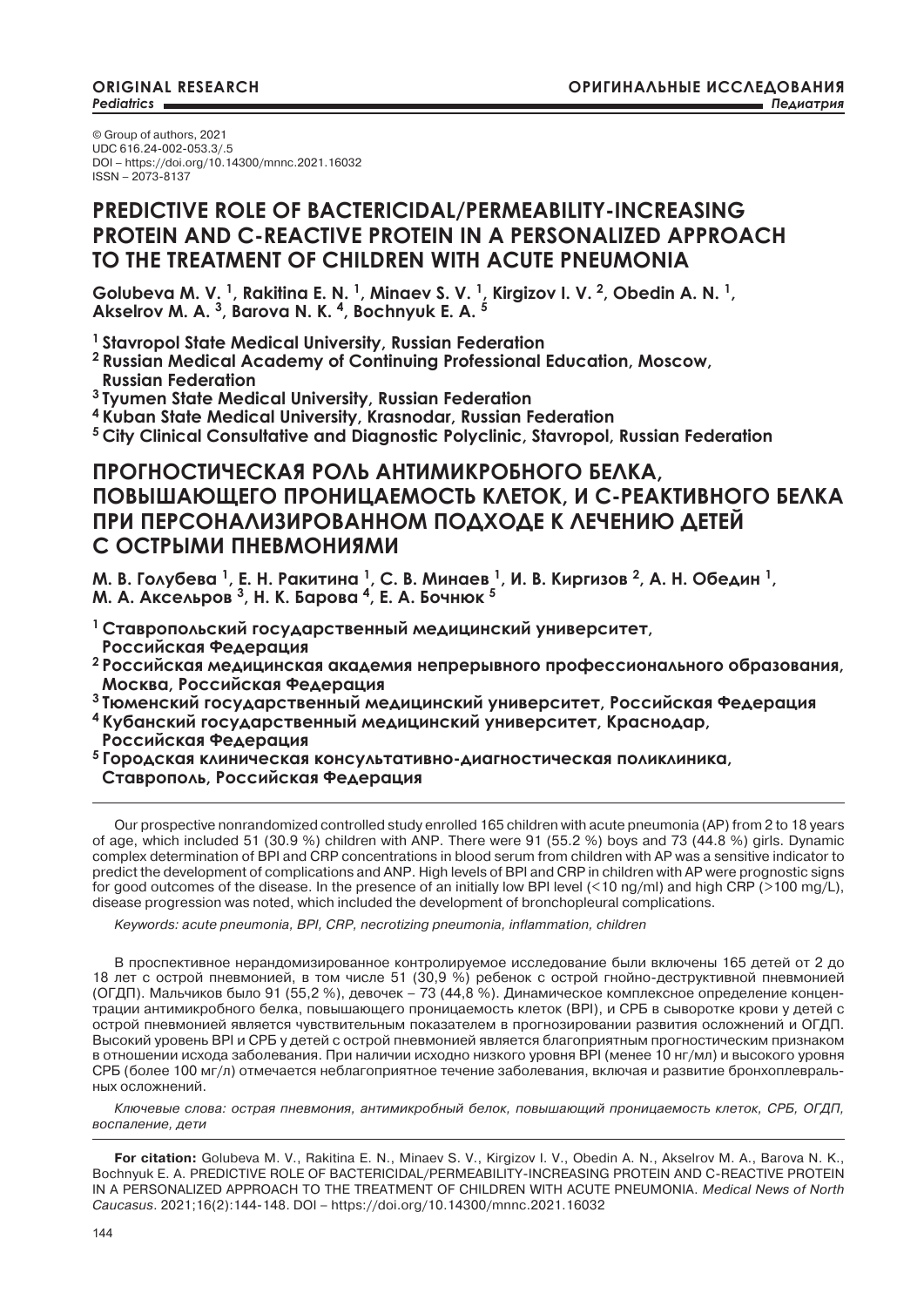**Для цитирования:** Голубева М. В., Ракитина Е. Н., Минаев С. В., Киргизов И. В., Обедин А. Н., Аксельров М. А., Барова Н. К., Бочнюк Е. А. ПРОГНОСТИЧЕСКАЯ РОЛЬ АНТИМИКРОБНОГО БЕЛКА, ПОВЫШАЮЩЕГО ПРОНИ-ЦАЕМОСТЬ КЛЕТОК, И С-РЕАКТИВНОГО БЕЛКА ПРИ ПЕРСОНАЛИЗИРОВАННОМ ПОДХОДЕ К ЛЕЧЕНИЮ ДЕТЕЙ С ОСТРЫМИ ПНЕВМОНИЯМИ. *Медицинский вестник Северного Кавказа.* 2021;16(2):144-148. DOI – https://doi.org/10.14300/mnnc.2021.16032

| $AD - antibacterial drug$                          | ELISA – enzyme-linked immunosorbent assay |
|----------------------------------------------------|-------------------------------------------|
| ANP – acute necrotizing pneumonia                  | CMV - cytomegalovirus                     |
| $AT - antibiotic therapy$                          | $CRP - C$ -reactive protein               |
| BPI - bactericidal permeability-increasing protein | PCR - polymerase chain reaction           |
| EBV - Epstein-Barr virus                           |                                           |

**P**redicting the course of the inflammatory reaction and the development of complications in children with acute pneumonia (AP) has **have** difficult  $\overline{11}$   $\overline{51}$  The result of the inflammatoru **reaction and the development of complications been difficult [1–5]. The result of the inflammatory process is associated with impaired permeability of cell membranes and subsequent translocation of microflora through the alveolar epithelium and basement membrane [6–9].**

Interest in proteins of the acute phase of inflammation (e.g., CRP, serum amyloid P, and mannose-binding lectins) remains invariably high. Studies of endogenous antimicrobial peptides are gaining increasing attention, particularly bactericidal/permeability-increasing protein (BPI) [10–12]. BPI is a neutrophilic derived protein and the prototype of the tubular lipid-binding protein family. A study has described the location and effectiveness of BPI in gram-negative and -positive bacteremia and sepsis [13]. Additionally, the serum BPI concentration increases not only during inflammatory diseases, but also during allergic reactions [14]. Because of the limited number of studies devoted to comprehensive assessment of BPI and CRP levels during the progression of AP and acute necrotizing pneumonia (ANP) in children, this research area is relevant and in demand.

This study aimed to comprehensively assess the effect of BPI and CRP levels on the development of AP in children.

**Material and Methods.** The prospective nonrandomized controlled study included 165 children aged 2–18 years with a respiratory tract infection accompanied by development of pneumonia, which included 51 (30.9 %) children with ANP. There were 91 boys (55.2 %) and 73 girls (44.8 %).

This study was carried out by following the requirements of biomedical ethics of the Geneva Convention on Human Rights (1997) and the Declaration of Helsinki of the World Medical Association (2000) and received permission from the local ethics committee, which included informed consent from parents and patients for inclusion in the study.

Analysis of children with AP revealed a predominance of patients of preschool age (3–6 years) [64 (38.8 %) children], which included  $37$  boys (22.4 %) and 27 girls (16.9 %). The distribution of patients by age and sex is shown in the Figure.



*fig.* Distribution of patients with AP by age and sex

Patients with AP were admitted to hospital on average at 10.3±0.6 days from the onset of disease. Early diagnosis and hospitalization at 3–7 days from the beginning of the disease had occurred for 58 (35.2 %) children. Additionally, admission to the hospital for more than half of the cases [107 (64.8 %)] was late (later than 8 days from the onset of the disease).

The criteria for inclusion of patients in the study were as follows. Age of patients: 2–18 years; X-ray-confirmed diagnosis of pneumonia; absence of severe concomitant pathology; absence of allergic reactions to administration of drugs; signing voluntary consent for participation in this study by patients and their parents.

Exclusion criteria for patients were as follows. Age of patients: under 2 or over 18 years; absence of a radiographically confirmed diagnosis of AP; previous hospitalization of the patient in a hospital that required the use of ABT within a period of up to 30 days; nosocomial pneumonia; concomitant somatic and infectious diseases; the use of glucocorticoids; refusal of patients and their parents to participate in this study.

Children were divided into three groups: group 1 included 82 (49.7 %) patients with AP; group 2 included 32 (19.4 %) children who had progression or lack of dynamics in the treatment of AP in the course of treatment; group 3 included 51 (30.9 %) patients with ANP. The control group consisted of 25 healthy children admitted to somatic and surgical departments for non-infectious diseases (e.g., inguinal hernia and intestinal colic).

Children underwent clinical and instrumental examinations that included laboratory techniques that followed generally accepted standards (e.g., general blood and urine analyses, biochemical blood tests, including total protein and its fractions, total bilirubin and fractions, transaminases, urea, and creatinine). Upon admission, all patients underwent microbiological analyses that included smear prints from the mucous membrane of the upper respiratory tract for microflora and sensitivity to ABT as well as PCR testing for respiratory viruses. During the course of treatment, all children underwent an ELISA of blood plasma to detect chlamydia, toxoplasma, mycoplasma, Epstein-Barr virus, CMV, and herpes simplex virus types I and II.

Along with laboratory examinations, patients underwent ultrasound of the pleural cavity and pulmonary parenchyma and X-ray examination (plain radiography and CT).

Dynamic monitoring of CRP in children with AP was carried out at the bedside using a portable immunochromatographic express analyzer Easy-Reader (VedaLab, Alençon, France). In blood sera of children with AP, BPI was measured by an ELISA in an automatic analyzer using a standard set of reagents. For this analysis, we used reagents from BCM Diagnostics (Elston Way, Woodland, USA). Blood analyses for the levels of CRP and BPI in blood plasma from children were carried out upon admission and on the third and 14th days after the patient was admitted to hospital.

Patients received complex etiotropic, pathogenetic, and symptomatic therapies for the underlying disease and concomitant pathology.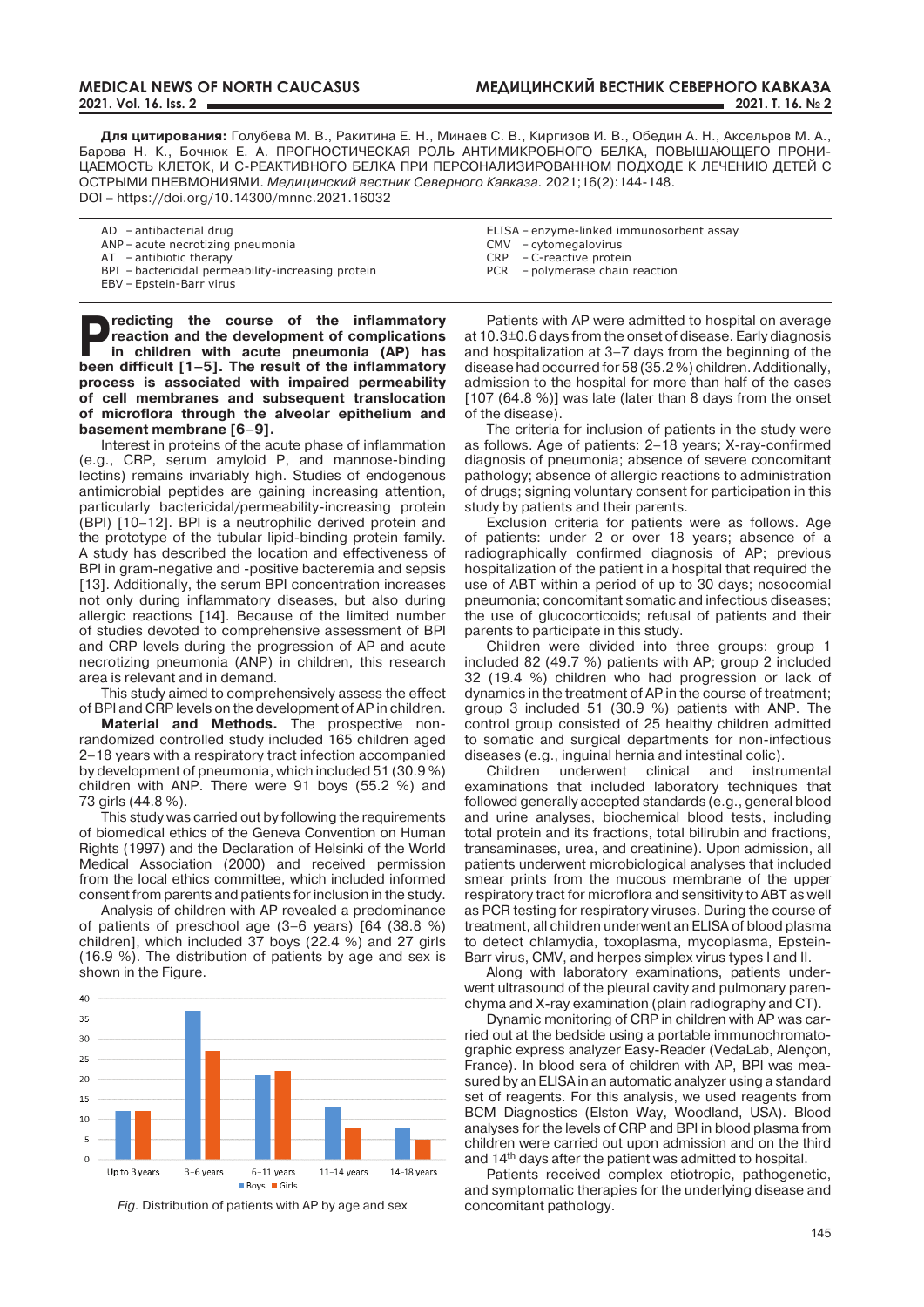Analysis of the differences among groups was carried out by variation statistics using Microsoft Excel 2010 (Microsoft Office, USA) and Statistica 10.0 (StatInc, USA). The normality of the distribution of variation series was checked using Kolmogorov and Shapiro–Vilks goodness-of-fit tests. Correlation analysis in accordance with Mann–Whitney was carried out by calculation of the U-empirical criterion and determination of the zone in which the results were located (significance, uncertainty, and insignificance).

**Results and Discussion.** All children with AP showed a significant increase in the concentration of antimicrobial proteins that increased the permeability of BPI cells compared with healthy children (p<0.01) (Table 1). This unambiguously revealed a pronounced anti-inflammatory response in children with pneumonia.

The changes in the concentration of bactericidal protein BPI among patients showed that its baseline level had increased in all groups throughout the study, which reached a maximum by 14 days.

*Table 1*

**BPI concentration (M±m) in blood serum of children in the study groups (ng/ml)**

| Research<br>timing                                   | Compa-<br>rison<br>group<br>$n = 25$ | Group 1<br>$n = 82$ | Group 2<br>$n = 32$ | Group 3<br>$n = 51$         |
|------------------------------------------------------|--------------------------------------|---------------------|---------------------|-----------------------------|
| Upon<br>hospital<br>admission                        |                                      | $15.8 \pm 3.1$      | $17.3 \pm 2.2$      | $9.5 \pm 1.8$ **            |
| On the third<br>day of inpa-<br>tient treat-<br>ment | $2.2 \pm 0.5$                        | $21.7 \pm 2.5$      | $17.9 \pm 2.6$      | $16.2 \pm 3.3$              |
| On day 14<br>of inpatient<br>treatment               |                                      | $24.4 \pm 3.6$      | $23.1 \pm 2.8$      | $33.6 \pm 4.5$ <sup>#</sup> |

\*\* – in comparison, groups 2 and  $3 - p < 0.01$ .<br># – within the group in comparison upon admission and on day 14 – p<0.01.

Moreover, each group had its own level of increase in the studied parameters. Therefore, group 1 had a progressive increase in the BPI concentration from admission to the period of convalescence (15.8±3.1 and 24.4±3.6 ng/ ml, respectively). In group 2, there was a feature associated with «stagnation» of the BPI level at 17.9±2.6 ng/ml in comparison with its increase in group 1 (21.7±2.5 ng/ml). This indicated the need to revise the treatment program, which included correction of ABT. The correction led to a good treatment result and equalization of the BPI concentration during the recovery period in both groups.

In group 3 children with ANP, the concentration of BPI was much lower than in children with AP, which was 9.5±1.8 ng/ml. Against the background of adequately conducted treatment, a significant increase to 33.6±4.5 ng/ml was noted by the  $14<sup>th</sup>$  day ( $p<0.05$ ).

The serum level of CRP in children was significantly decreased from admission to 14 days of hospitalization (p<0.01) and was significantly high in all children at the time of hospitalization in comparison with healthy respondents (p<0.01) (Table 2). The dynamics of CRP demonstrated the adequacy of the therapeutic measures in patients with pneumonia.

Similar to the changes associated with BPI, the individual characteristics of the change in concentration were recorded for each group. In groups 1 and 2, there was a progressive decrease in the level of CRP in blood plasma from admission to the period of recovery (98.7±15.1 and 2.2±0.6 mg/L; 112.4±27.9 and 2.9±0.4 mg/L, respectively). In group 2, there was a higher CRP level than in group 1. A high baseline BOP rate required closer attention from the attending physician. The changes in the CRP level among patients with ANP showed the highest rates among all participants upon admission to the hospital  $(136.5 \pm 8.7 \text{ mg/L}).$ 

*Table 2*

**Serum CRP level (M±m) in children in the study groups (mg/L)**

| Research<br>timing                                                | $Com-$<br>parison<br>group<br>$n = 25$ | Group 1<br>n=82 | Group 2<br>$n = 32$             | Group 3<br>$n = 51$               |
|-------------------------------------------------------------------|----------------------------------------|-----------------|---------------------------------|-----------------------------------|
| Upon<br>hos-<br>pital admis-<br>sion                              |                                        |                 | 98.7±15.1 112.4±27.9 136.5±18.7 |                                   |
| On the third<br>day of inpa- $ 2.1\pm0.3$<br>tient treat-<br>ment |                                        | $44.1 \pm 5.9$  | $56.4 \pm 7.5$                  | $70.6 \pm 9.3$ <sup>&amp;</sup>   |
| On day<br>14<br>of inpatient<br>treatment                         |                                        | $2.2 \pm 0.6$ # | $2.9 \pm 0.4$ #                 | 4.9 $\pm$ 1.2 <sup>#, &amp;</sup> |

 $*$  – in comparison, groups 1 and 3 – p<0.05.<br>  $*$  – within the group in comparison upon admission and on day  $14 - p < 0.01$ .

On the basis of the results of dynamic determination of BPI and CRP concentrations, we analyzed the dynamics and trends of their changes, which allowed us to not only to predict the development of a complicated course of AP in children, but also correct the treatment.

With a complicated course of AP in children and initially high serum concentrations of BPI and CRP in patients from the onset of illness, by the third day of inpatient treatment, stagnation of the BPI concentration was noted. However, a decrease in CRP was observed, but it did not reach the range of values of the uncomplicated course of AP. This combination of serum BPI and CRP suggested a change in the treatment approach, which included correction of the antibiotic therapy. Modification of the treatment program provided a favorably high concentration of BPI with a low serum CRP level by the 14<sup>th</sup> day.

Endogenous antimicrobial peptides and proteins are essential components of the innate immune system that protects against various bacteria, fungi, and viruses [15]. BPI is abundant in primary azurophilic granules and is associated with the airway epithelial cell surface [16, 17]. During AP, BPI is central to antimicrobial protection. During phagocytic uptake of bacteria by neutrophфils, primary granules rapidly degranulate in the phagosome, which leads to direct destruction of pathogens by very high local concentrations of BPI and other antimicrobial peptides [18].

In children with early clinical manifestations of sepsis, the BPI level increases significantly and is comparable to that in adults with bacteremia or pneumonia. In this regard, it is very promising to determine BPI in plasma as a marker of systemic inflammation and bacterial infection. Additionally, BPI is an endogenous inhibitor of angiogenesis by inducing apoptosis of vascular endothelial cells [19, 20].

BPI is a marker for various diseases. Autoantibodies against BPI are a serological marker of inflammatory diseases such as cystic fibrosis of the pancreas, vasculitis, and primary sclerosing cholangitis. BPI concentrations in plasma and synovial fluid of patients with rheumatoid arthritis correlate with disease activity [21–23].

Determination of only BPI in AP does not always lead to a positive and unambiguous interpretation of the study result. Thus, the authors did not detect an increase in anti-BPI IgA in saliva. However, the mucous surface is where bacteria with neutrophils are present, which accumulate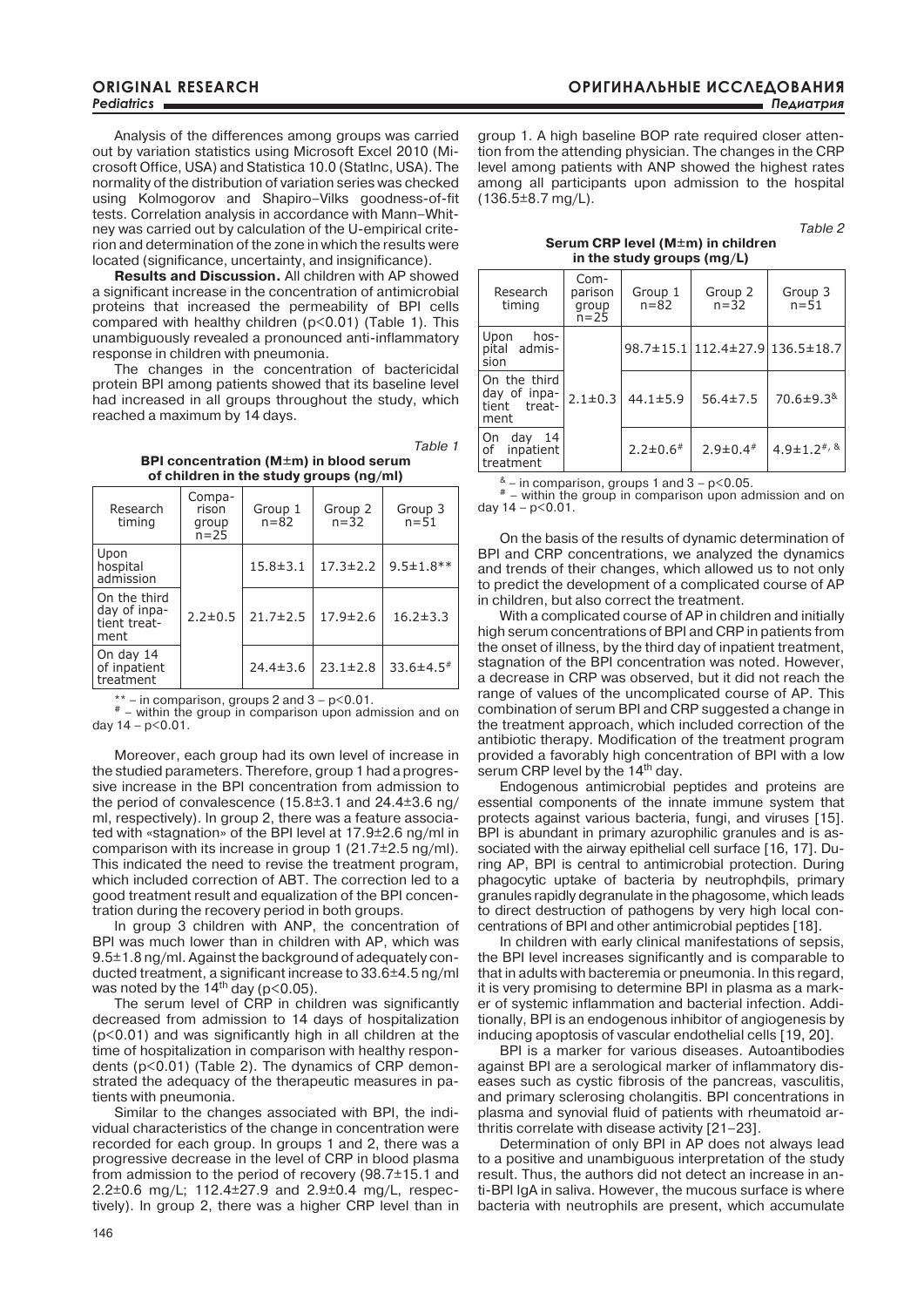during the infectious process [24, 25]. However, saliva may have an unusual BPI concentration [21].

Our study found that a comprehensive dynamic survey of the concentrations of BPI and CRP in blood sera of children with AP is a sensitive indicator to predict the development of complications and ANP.

**Conclusions.** A high BPI level with an accompanying high serum CRP level in children with a respiratory tract infection upon admission to a hospital is a favorable prognostic sign for the outcome of the disease. An initially low BPI level in blood serum (<10 ng/ml) in children with a high level of CRP (>100 mg/L) is a marker of an unfavorable course of the disease and the development of pulmonary-pleural complications. Determination of the dynamics of BPI and CRP concentrations in children with AP may serve as an early predictor for changes in treatment tactics.

### **Information on the sources of financing**

The study was carried out within the framework of the academic project «Development of research in the field of clinical medicine» of the Stavropol State Medical University Development Program.

**Disclosures:** The authors declare no conflict of interest.

**Acknowledgment.** We thank Mitchell Arico from Edanz (https://www.edanz.com/ac) for editing a draft of this manuscript.

#### **References**

- 1. Tarakanov V. А., Barova N. К., Shumlivaya Т. P., Goloseev К. F., Кiselev А. N. Modern technology in the diagnosis and treatment of acute bacterial necrotizing pneumonia in children. *Russian Journal of Pediatric Surgery, Anesthesia and Intensive Care.* 2015;5(1):50-56.
- 2. Barycheva L. Yu., Golubeva M. V., Kuzmina E. S., Rakitina E. N. Congenital infections and congenital malformation in children. *Medical News of North Caucasus.* 2019;14(3):5 08-512. https://doi.org/10.14300/mnnc.2019.14125
- 3. Minaev S. V., Filipeva N. V., Leskin V. V., Shchetinin E. V., Golubeva M. V. [et al.] Microbiological spectrum of pyoinflammatory diseases causative agents in children at a multi-speciality hospital. *Medical News of North Caucasus.*  2018;13(1):112-114.
- https://doi.org/10.14300/mnnc.2018.13032 4. Tong S. Y. C., Davis J. S., Eichenberger E., Holland T. L.,
- Fowler V. G. Staphylococcus aureus infections: epidemiology, pathophysiology, clinical manifestations, and management. *Clin. Microbiol. Rev.* 2015;28(3):603-66. https://doi/org/10.1128/CMR.00134-14
- 5. Benedictis F. M., Kerem E., Chang A. B., Colin A. A., Zar H. J. [et al.] Complicated pneumonia in children. *Lancet.* 2020;396(10253):786-798. https://doi/org/10.1016/S0140-6736(20)31550-6
- 6. Vecherkin V. A., Toma D. A., Ptitsyn V. A., Koryashkin P. V. Destructive pneumonias in children. *Russian Journal of Pediatric Surgery, Anesthesia and Intensive Care.*  2019;9(3):108-115. https://doi.org/10.30946/2219-4061-2019-9-3-108-115
- 7. Gross I., Gordon O., Cohen-Cymberknoh M., Reiter J., Tsabari R. [et al.] Giant lung cysts following necrotizing pneumonia: resolution with conservative treatment. *Pediatr Pulmonol.* 2019;54(6):901-906. https://doi/org/10.1002/ppul.24321
- 8. Tsai Y. F., Ku Y. H. Necrotizing pneumonia: a rare complication of pneumonia requiring special consideration. *Curr. Opin. Pulm. Med.* 2012;18(3):246-252.
- https://doi.org/10.1097/MCP.0b013e3283521022 9. Troeger C., Blacker B., Khalil I. A., Rao P. C., Cao J. [et al.] Estimates of the global, regional, and national morbidity, mortality, and aetiologies of lower respiratory infections in 195 countries, 1990–2016: a systematic analysis for the Global Burden of Disease Study 2016. *The Lancet Infectious Diseases.* 2018;18(11):1191-1210.
- https://doi.org/10.1016/S1473-3099(18)30310-4 10. Margaroli C., Garratt L. W., Horati H., Dittrich A. S., Rosenow T. [et al.] Elastase Exocytosis by Airway Neutrophils Is Associated with Early Lung Damage in Children with Cystic Fibrosis. *Am. J. Respir. Crit. Care Med.* 2019;199(7):873- 881. https://doi.org/10.1164/rccm.201803-0442OC
- 11. Liu M., Li H., Xue C. X., Gu L., Qu J. X. [et al.] Differences in inflammatory marker patterns for adult community-acquired pneumonia patients induced by different pathogens. *Clin. Respir. J.* 2018;12(3):974-985. https://doi.org/10.1111/crj.12614
- 12. Jauneikaite E., Tocheva A. S., Jefferies J. M. Current methods for capsular typing of Streptococcus pneumoniae. *J. Microbiol. Methods.* 2015;113:41-49. https://doi.org/10.1016/j.mimet.2015.03.006
- 13. Iwuji K., Larumbe-Zabala E., Bijlani S., Nugent K., Kanu A. [et al.] Prevalence of Bactericidal/Permeability-Increasing Protein Autoantibodies in Cystic Fibrosis Patients: Systematic Review and Meta-Analysis. *Pediatr. Allergy. Immunol. Pulmonol.* 2019;32(2):45-51. https://doi.org/10.1089/ped.2018.0970
- 14. McQuillan K., Gargoum F., Murphy M. P., McElvaney O. J., McElvaney N. G. [et al.] Targeting IgG Autoantibodies for Improved Cytotoxicity of Bactericidal. *Permeability Increasing Protein in Cystic Fibrosis. Front Pharmacol.* 2020;11:1098. https://doi.org/10.3389/fphar.2020.01098
- 15. Janec K. J., Yuan H., Norton J. E., Kelner R. H., Hirt C. K. [et al.] rBPI21 (Opebacan) promotes rapid trilineage hematopoietic recovery in a murine model of high-dose total body irradiation. *Am. J. Hematol.* 2018;93:1002-1013. https://doi.org/10.1002/ajh.25136
- 16. Saxena S., Atchison C., Cecil E., Sharland M., Koshy E., Bottle A. Additive impact of pneumococcal conjugate vaccines on pneumonia and empyema hospital admissions in England. *J. Infect.* 2015;71:428-436. https://doi.org/10.1016/j.jinf.2015.06.011
- 17. Madhi F., Levy C., Morin L., Minodier P., Dubos F. [et al.] Pneumonia Study Group, Béchet S., Varon E., Cohen R.; GPIP (Pediatric Infectious Disease Group). Change in Bacterial Causes of Community-Acquired Parapneumonic Effusion and Pleural Empyema in Children 6 Years After 13-Valent Pneumococcal Conjugate Vaccine Implementation. *J. Pediatric Infect. Dis. Soc.* 2019;8(5):474-477. https://doi.org/10.1093/jpids/piy103
- 18. Pinkenburg O., Meyer T., Bannert N., Norley S., Bolte K. [et al.] The Human Antimicrobial Protein Bactericidal/Permeability-Increasing Protein (BPI) Inhibits the Infectivity of Influenza A Virus. *PLoS One.* 2016;11(6):e0156929. https://doi.org/10.1371/journal.pone.0156929
- 19. Liu S., Huang Z., Deng X., Zou X., Li H. [et al.] Identification of key candidate biomarkers for severe influenza infection by integrated bioinformatical analysis and initial clinical validation. *J. Cell. Mol. Med.* 2021;25(3):1725-1738. https://doi.org/10.1111/jcmm.16275
- 20. Liu J., Zhao F., Lu J., Xu H., Liu H. [et al.] High Mycoplasma pneumoniae loads and persistent long-term Mycoplasma pneumoniae DNA in lower airway associated with severity of pediatric Mycoplasma pneumoniae pneumonia. *BMC Infect. Dis*. 2019;19(1):1045. https://doi.org/10.1186/s12879-019-4667-y
- 21. Steiner P., Otth M., Casaulta C., Aebi C. Autoantibodies against bactericidal/permeability-increasing protein (BPI) in children with acute pneumonia. *FEMS Immunol. Med. Microbiol.* 2009;57(2):125-128.
- https://doi.org/10.1111/j.1574-695X.2009.00593.x 22. de Benedictis F. M., Carloni I. Management of necrotizing pneumonia in children: Time for a patient-oriented approach*. Pediatr. Pulmonol*. 2019;54(9):1351-1353. https://doi.org/10.1002/ppul.24412
- 23. Hoppe P. A., Holzhauer S., Lala B., Bührer C., Gratopp A. [et al.] Severe infections of Panton-Valentine leukocidin positive Staphylococcus aureus in children. *Medicine (Baltimore).* 2019;98(38):e17185.
- https://doi.org/10.1097/MD.0000000000017185 24. Bülow S., Zeller L., Werner M., Toelge M., Holzinger J. [et al.] Bactericidal/Permeability-Increasing Protein Is an Enhancer of Bacterial Lipoprotein Recognition. *Front Immunol.* 2018;9:2768. https://doi.org/10.3389/fimmu.2018.02768
- 25. Frybova B., Koucky V., Pohunek P., Cejnarova K., Coufal S. Lung Resection in Children with Necrotizing Pneumonia: Outcome and Follow-up. *Eur. J. Pediatr. Surg.*  2021;31:129-134. https://doi.org/10.1055/s-0041-1725188